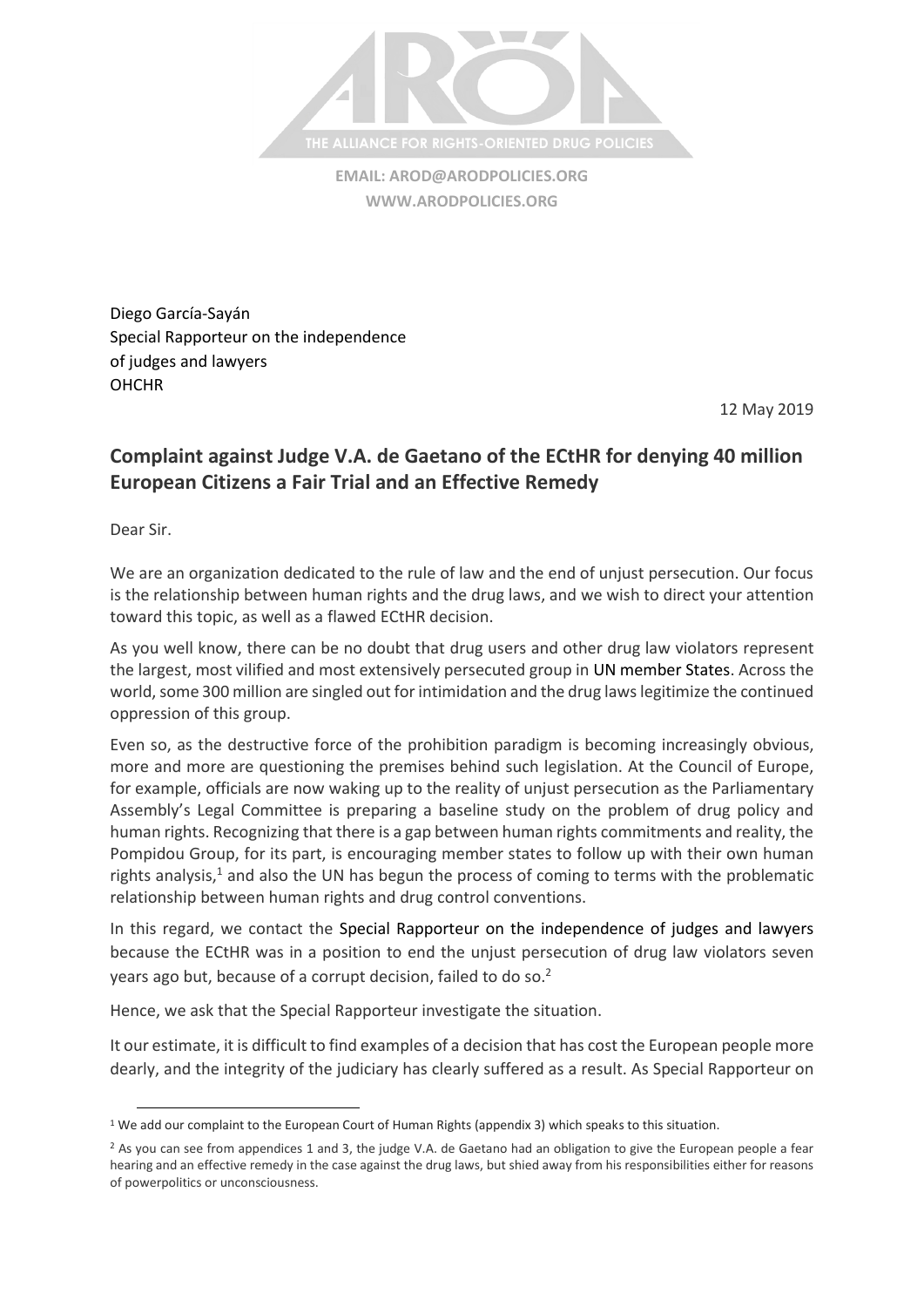

the independence of judges and lawyers, you have an important part to play in helping the system react to obvious deficits. And as more and more constitutional courts are doing the job that de Gaetano failed to do, the decision of the Court is becoming increasingly difficult to defend.

After all, any proper human rights analysis must recognize the implications of first principles. These are principles of autonomy, equality, proportionality, dignity, and the liberty presumption, and our organization has completed a report demonstrating how these principles invalidate the prohibition paradigm.

This report is called *Human Rising: The Prohibitionist Psychosis and its Constitutional Implications*, and it is a translation of the argument that was prepared before the de Gaetano Court. While it has been updated, the basics are the same, and as you will find it attached the Special Rapporteur now have an idea of the extent to which first principles invalidate the drug laws. Even more, you also have an idea of the extent to which de Gaetano failed to recognize the rule of law, and as it is the closest thing to a baseline review so far, we believe that it will be of interest to the special rapporteur.

At the very least, the special rapporteur on the right to health (see appendix 3) has noted that there is a gap between talk and action at the UN and that anchoring human rights discourse in principled reasoning is of utmost importance. Hence, we hope that it will be of service and that it will help inspire greater confidence among those fighting to end human rights violations.

Not only that, as the Special Rapporteur shall "identify ways and means to improve the judicial system, and make concrete recommendations thereon", we believe that the framework for constitutional thinking presented will be of further use. It not only shows how the "War on Drugs" represents a crime against humanity, but that the morality of the prophets and the founders was one and the same, making it clear what direction officers of law must aspire if they are to interpret higher law.

Indeed, documenting how powerpolitics and unconsciousness have informed the evolution of drug policy, this work should serve as a wake-up call. And as the scapegoating phenomenon—our eagerness to blame vulnerable groups for problems that are a collective responsibility—ensures the continuation of the status quo, it should be obvious why states of the world must seize and desist persecution of drug law violators.<sup>3</sup>

If we are to build integrity at the nation level, this is what we must do. We must accept a moral overhaul according to the demands of first principles, but like de Gaetano few judges and lawyers have the integrity to connect with their implications. As demonstrated by appendix 2, a case study done on constitutional challenges to the drug laws revealed that no more than 10 percent of judges have the capacity to come to terms with constitutional demands. And as you are to "study, for the purpose of making proposals, important and topical questions of principle with a view to protecting and enhancing the independence of the judiciary and lawyers and court officials", this finding is of great importance.

After all, for a more evolved system of law to commence, we must have judges who will accept the implications of principled reasoning. This is the only way to build integrity at the nation level, and as the progression of society depends upon the extent to which institutions like the UN adapt

 $\overline{a}$ 

<sup>&</sup>lt;sup>3</sup> As it stands, we are dealing with a mass movement gone wrong, a daft beast of unconsciousness which ensures the proliferation of organized crime and the unjust persecution of hundreds of millions. The independence of judges can hardly be relied upon in times of moral panic, and this work explains the principled reasoning that will lead us back to constitutional shores.